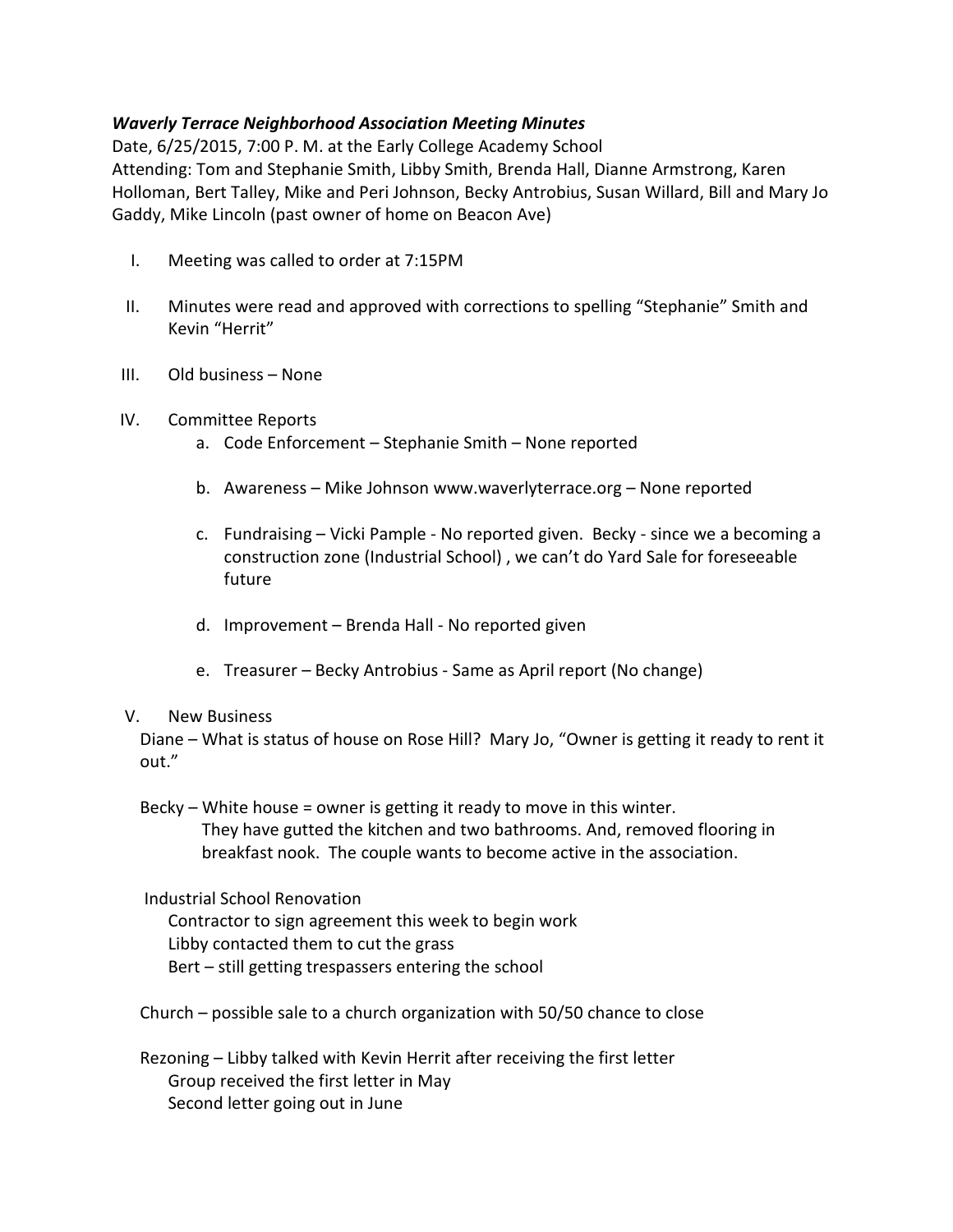Third (final) letter going out in July

Then a city council meeting will be held to hear residence owner's opinions We will need to attend this meeting

501c3 Status, Becky & Stephanie - 98% complete Need to complete the Association By-Laws Will use another association's by-law as a template for ours Need to appoint a Board of Trustees (7 members) PO Box had been purchased at Hamilton Road office Will try to complete with next couple of weeks Goal is to have Trustees list and By-Laws ready for approval at July Meeting

Diane Armstrong – Feral cats are in the house next to her home. Brenda Hall will pass information she has about a catch-spade-release program.

Trees – some of the trees planted last year have died. Can we remove them? Libby will call about replacement and or removal As a Fall project, we can put pine straw around them

Becky – Will host a pot-luck movie night in the fall.

Bill recommended Knox Extermination (\$38 @ month) for mosquito control Is animal and environmentally friendly

- VI. Next Meeting Thursday, 7/23/2015, 7:00PM, Confirmed with Susan Willard Early College Academy, 2701 11<sup>th</sup> Avenue
- VII. Meeting adjourned at 8:15PM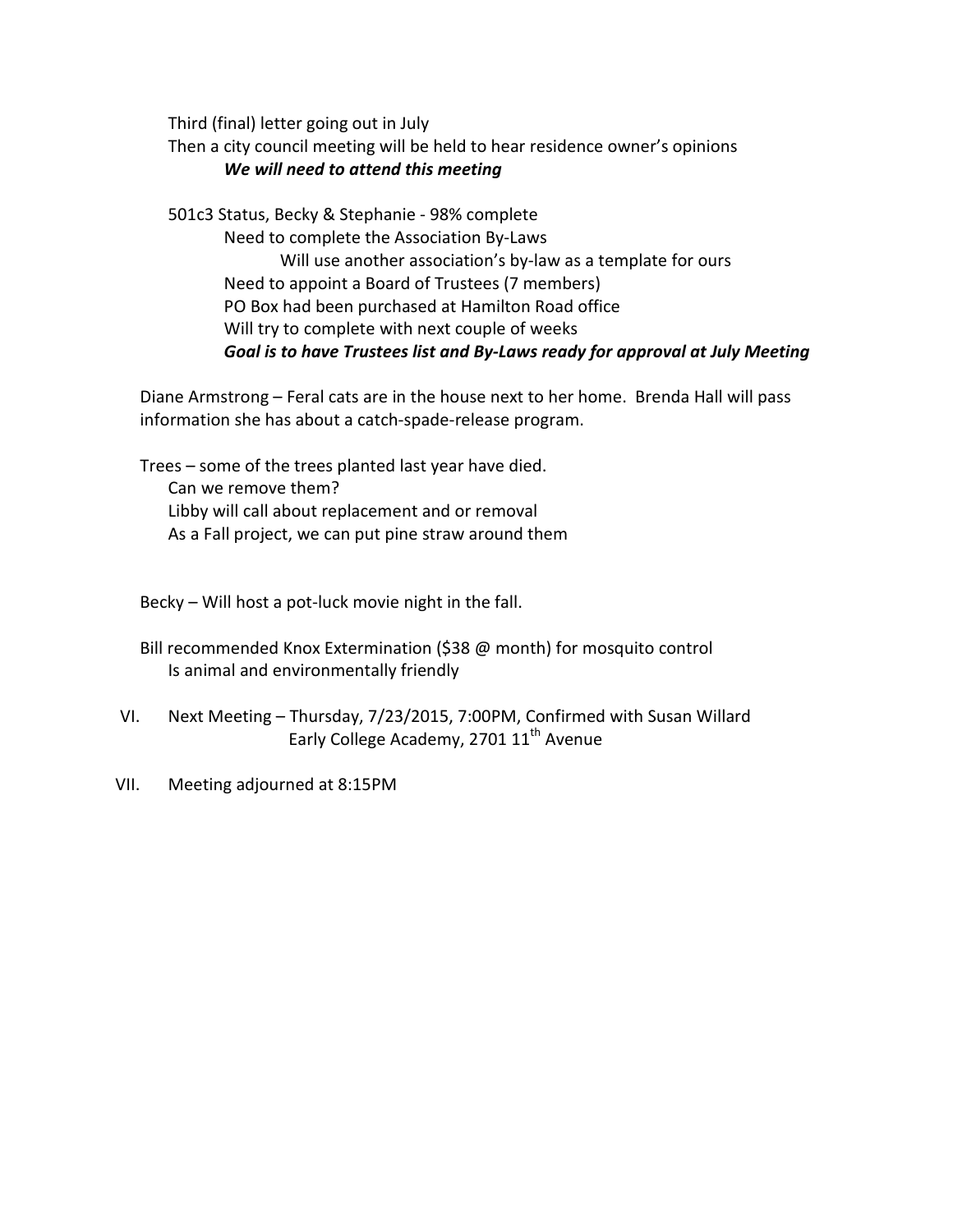------------------------------------------------Last Meeting-------------------------------------------------------------

## Waverly Terrace Neighborhood Association ("WTNA") Meeting Minutes

April 16, 2015 at the Early College Academy School

Attending: Libby Smith, Brenda Hall, Holly Talley, Mike and Peri Johnson, Becky Antrobius, Vicki Pample, Susan Willard. Guests, Will Johnson, Chief of Zoning Columbus and Kevin Herrit, Principal Planner of Columbus also attended.

- VIII. Meeting was called to order at 7:10PM
- IX. Minutes were read and approved with no changes. (Attached)
- X. Old business none reported
- XI. Committee Reports
	- a. Code Enforcement Steffani Smith. Not present.
	- b. Awareness Mike Johnson www.waverlyterrace.org . Not reported.
	- c. Fundraising Vicki Pample Successful yard sale this past weekend – made \$509 Movie night, at school, was rescheduled to fall
	- d. Improvement Brenda Hall. Not reported.
	- e. Treasurer Becky Antrobius
		- i. Submitted treasurer report (See below),
		- ii. She is filing 501C3 with IRS next week. There is a \$400 filing fee. With the 501C3 status comes the requirement to keep good professional records of our income, receipts for purchases, receipts for payments/reimbursements and a clear ledger of record. Members unanimously approved filing,
		- iii. She asked permission to get WTHD biz cards printed. Members approved,
		- iv. Steffani got WTHD PO Box. This is required for 501C3 status. Cost is \$92. Members approved.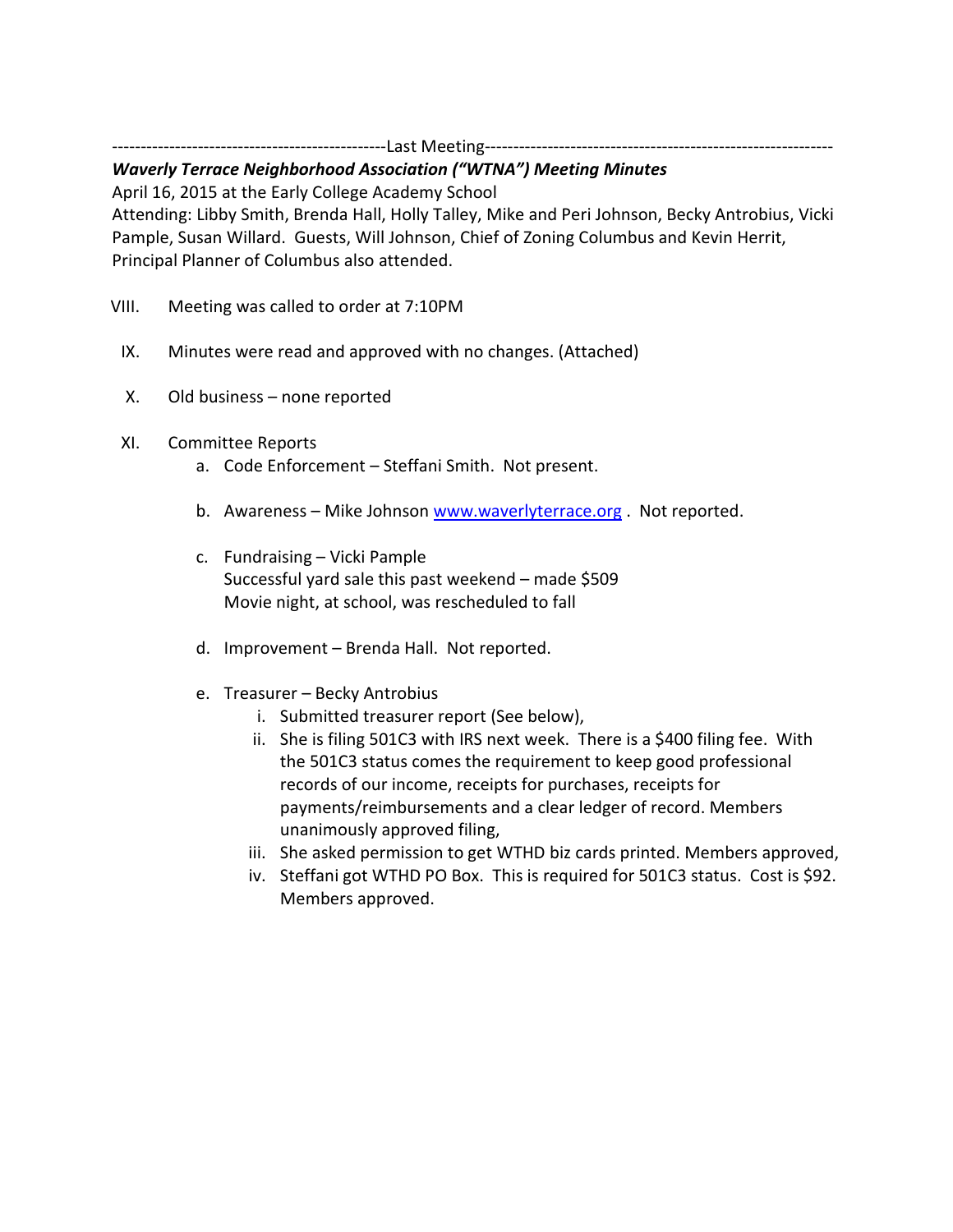Treasurer report

## **Bank Account**

April of 2014- Balance \$1.400

\$385.60 (For Entrance Signs HCF check # 3377 May 12th 2014) June 2014 - Balance \$ 1,014.40

- + Money from the yard sale: \$896.27
- + Check from Mike and Peri Johnson: \$100
- + Check 9308 from Karen Holloman: \$20

New Total: \$2,030.67

# **Cash Box:**

The Prior balance of our cash box was \$875

- \$103 for Xmas wreaths
- \$94.09 for landscape materials
- + \$509 from Yard sale
- \$92 for P.O. Box (Needed in order to gain 501C3 status from IRS

New total: \$1,095.11

Total amount of available funds: \$2,708.78

#### $XII.$ **New Business**

a) Rezoning - Will Johnson, Chief of Zoning Columbus and Kevin Herrit, Principal Planner of Columbus shared information about Waverly Terrace rezoning. Currently WTHD is zoned as RMF1, which means residential, but property owners may subdivide their home into a multi-family residence with up to six units. Homes can be rezoned on an individual basis to Single Family Residence (SFR). Once a home is zoned as SFR, it is difficult to rezone back to multi-family. The long term impact is improved home values and marketability of Waverly Terrace Historic District.

They mail letters to every property owner in Waverly Terrace to encourage rezoning (See sample below). There is a succession of three letters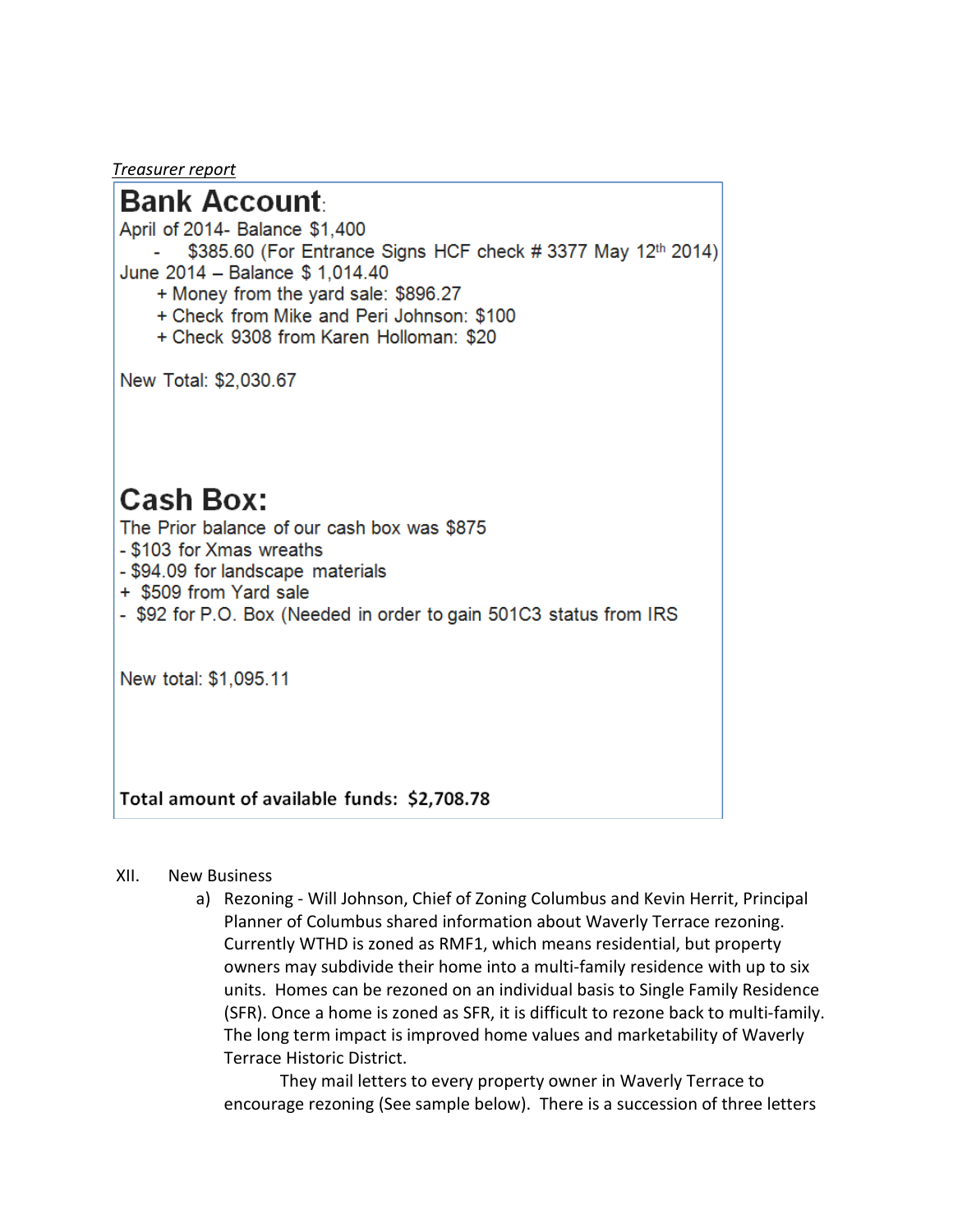sent over a three month period. The mailing list will be shared with the WTHD association. After the letters are sent, the process will begin to rezone the homes that commit to being rezoned to Single Family Residence.

The process takes 6 to 8 months from start to finish. As new buyers come in, they will see the positive impact rezoning has on the neighborhood and hopefully commit to following the Single Family Residence zoning. We can/will include  $12<sup>th</sup>$  street homes because they are contiguous property to WTHD. Mike made a motion to begin the process. Libby seconded. Motion carried unanimously.

Roadmap for Rezoning:

- 1. Kevin Hewit will forward residential owners mailing list to Libby Smith
- 2. WTHD Association will canvas neighborhood and encourage home owners to rezone to Single Family Residence.
	- a. Becky  $-10^{th}$  Street & Hamilton
	- b. Libby & Beacon Beacon Ave
	- c. Mike, Peri and Brenda Peabody Ave

**DEADLINE** – May  $7<sup>th</sup>$  get interested owners names to Becky **DEADLINE** - May 10<sup>th</sup> Becky to deliver owners names to city Rezoning Dept.

- b) Movie night May 22<sup>nd</sup> at Becky and Marc's home. BYOBlanket.
- c) Postponed movie at school until fall.
- XIII. Next Meeting Friday, 5/22/2015, 7:00PM, at Marc and Becky's home. This will be a "Movie Night" and in lieu of regular meeting. So, bring your own blanket and libations.
- XIV. Meeting adjourned at 8:22PM